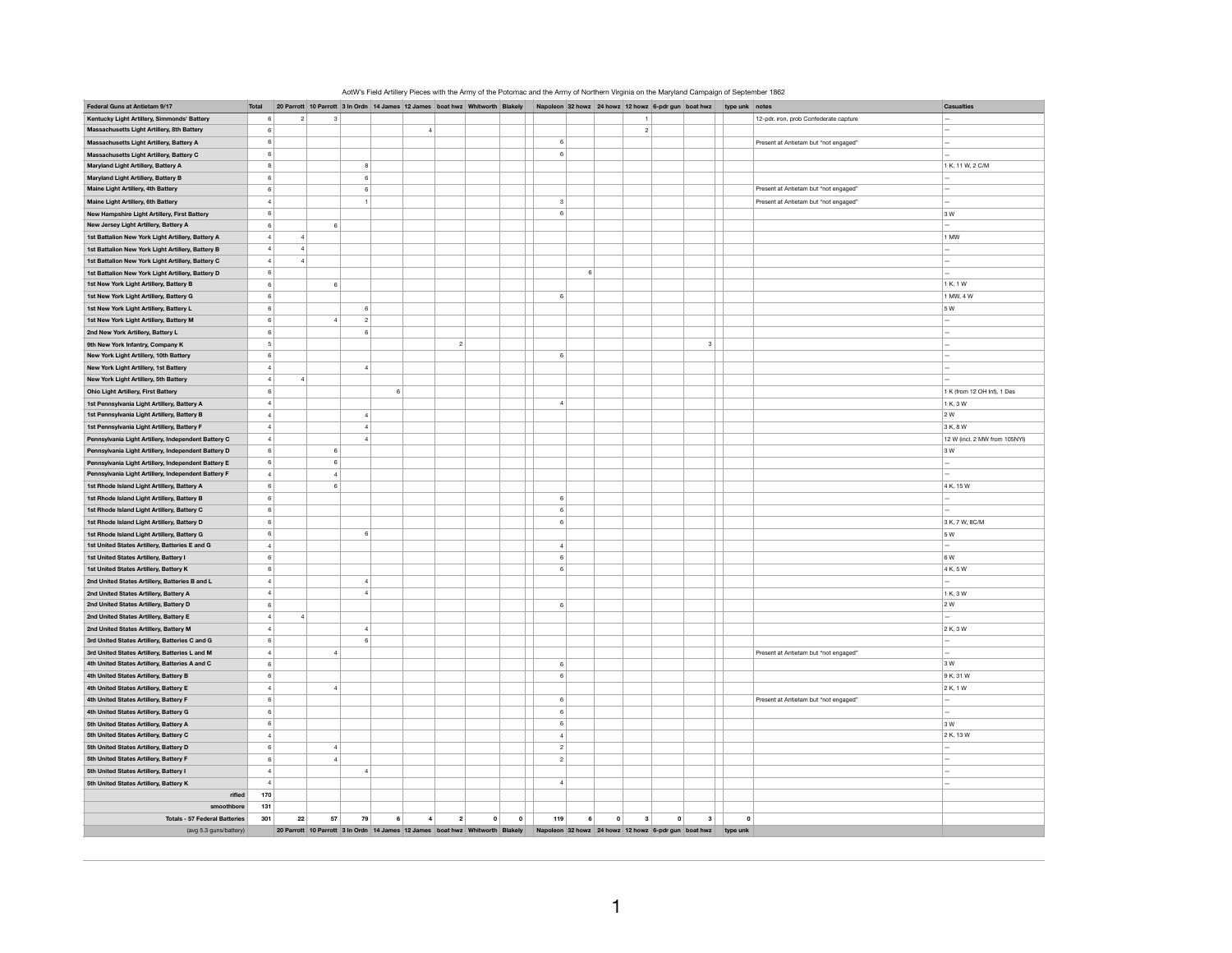| Confederate Guns at Sharpsburg 9/17                                   | <b>Total</b>            |              |                         |                  |         | 20 Parrott 10 Parrott 3 In Ordn 14 James 12 James boat hwz Whitworth         |         |              | <b>Blakely</b> |                |         |                |                           | Napoleon 32 howz 24 howz 12 howz 6-pdr gun boat hwz |                | type unl               |                                                                       |                                        |
|-----------------------------------------------------------------------|-------------------------|--------------|-------------------------|------------------|---------|------------------------------------------------------------------------------|---------|--------------|----------------|----------------|---------|----------------|---------------------------|-----------------------------------------------------|----------------|------------------------|-----------------------------------------------------------------------|----------------------------------------|
| Hardaway's (AL) Battery                                               | 3                       |              |                         | $\overline{2}$   |         |                                                                              |         | 1            |                |                |         |                |                           |                                                     |                |                        |                                                                       | 9 W                                    |
| Jeff Davis (AL) Artillery                                             | $\overline{a}$          |              |                         | $^{\rm 3}$       |         |                                                                              |         |              |                | $\overline{1}$ |         |                |                           |                                                     |                |                        | Only two guns in service [which?] at Sharpsburg                       | 1 K, 8 W                               |
|                                                                       | $\overline{a}$          |              | $\mathbf{1}$            | $\overline{1}$   |         |                                                                              |         |              |                |                |         |                | $\overline{1}$            | $\overline{1}$                                      |                |                        |                                                                       | 4 K. 10 W                              |
| Pulaski (GA) Artillery                                                |                         |              |                         |                  |         |                                                                              |         |              |                |                |         |                |                           |                                                     |                |                        |                                                                       |                                        |
| Sumter (GA) Artillery, Battery A                                      | $\overline{4}$          |              | $\overline{\mathbf{3}}$ |                  |         |                                                                              |         |              |                | $\overline{1}$ |         |                |                           |                                                     |                |                        |                                                                       | 18 W                                   |
| Sumter (GA) Artillery, Battery B                                      | 6                       |              |                         |                  |         |                                                                              |         |              |                |                |         |                | $\overline{3}$            | $\overline{\mathbf{3}}$                             |                |                        |                                                                       | 1 K.5 W                                |
| Sumter (GA) Artillery, Battery D                                      | 6 <sup>1</sup>          |              | $\overline{1}$          |                  |         |                                                                              |         |              |                |                |         |                |                           |                                                     |                | 5                      |                                                                       | 1 K, 7 W                               |
| Sumter (GA) Artillery, Battery E                                      | 6                       |              | $_{\rm 3}$              |                  |         |                                                                              |         | $\mathbf{1}$ |                |                |         |                |                           |                                                     |                |                        | 2 Parrotts noted as "naval"; present but "not engaged" at Sharpsburg  | 2 W                                    |
| Troup (GA) Artillery                                                  | $\overline{2}$          |              | $\sqrt{2}$              |                  |         |                                                                              |         |              |                |                |         |                |                           |                                                     |                |                        |                                                                       | 1 K, 8 W                               |
| Donaldsonville (LA) Artillery                                         | 6                       |              | $\overline{c}$          | $\overline{1}$   |         |                                                                              |         |              |                |                |         |                |                           | 3                                                   |                |                        |                                                                       | 1 K, 2 W (9/19)                        |
| <b>Louisiana Guard Artillery</b>                                      | 3                       |              | $\overline{1}$          | $\bar{2}$        |         |                                                                              |         |              |                |                |         |                |                           |                                                     |                |                        |                                                                       | 1 K, 8 W                               |
|                                                                       |                         |              |                         |                  |         |                                                                              |         |              |                |                |         |                |                           |                                                     |                |                        |                                                                       |                                        |
| <b>Madison Light Artillery (LA)</b>                                   | $\overline{a}$          |              |                         | $\overline{c}$   |         |                                                                              |         |              |                |                |         | $\overline{c}$ |                           |                                                     |                |                        |                                                                       | 4 K, 24 W                              |
| Washington (LA) Artillery, 1st Company                                | $\overline{4}$          |              | $\sqrt{2}$              | $\overline{2}$   |         |                                                                              |         |              |                |                |         |                |                           |                                                     |                |                        |                                                                       | 1 K, 12 W                              |
| Washington (LA) Artillery, 2nd Company                                | $\overline{a}$          |              |                         |                  |         |                                                                              |         |              |                | $\overline{c}$ |         |                | $\overline{2}$            |                                                     |                |                        |                                                                       | 1 K, 5 W                               |
| Washington (LA) Artillery, 3rd Company                                | $\overline{a}$          |              |                         |                  |         |                                                                              |         |              |                | $\overline{4}$ |         |                |                           |                                                     |                |                        |                                                                       | 2 K, 10 W, 2 C/M                       |
| Washington (LA) Artillery, 4th Company                                | $\overline{4}$          |              |                         |                  |         |                                                                              |         |              |                |                |         |                | $\overline{2}$            | $\overline{2}$                                      |                |                        |                                                                       | $\overline{\phantom{a}}$               |
| 2nd Baltimore (MD) Artillery                                          | $\overline{4}$          |              | $\mathbf{1}$            | $\overline{1}$   |         |                                                                              |         |              | $\vert$ 1      |                |         |                | $\mathbf{1}$              |                                                     |                |                        | Carman says 1 3-in Ordn, 2 Blakely, 1 12-pdr howitzer                 | 8W                                     |
|                                                                       | $\overline{2}$          |              |                         |                  |         |                                                                              |         |              |                |                |         |                | $\overline{2}$            |                                                     |                |                        | Present but "not engaged" at Sharpsburg                               |                                        |
| 3rd North Carolina Artillery, (1st) Company G<br>Manly's (NC) Battery | 6                       |              |                         | $\mathbf{1}$     |         |                                                                              |         |              |                |                |         |                | $\overline{2}$            | $\overline{\mathbf{3}}$                             |                |                        |                                                                       | 4 W                                    |
|                                                                       |                         |              |                         | $\overline{2}$   |         |                                                                              |         |              |                |                |         |                |                           |                                                     |                |                        |                                                                       |                                        |
| Rowan (NC) Artillery                                                  | 6                       |              | $\overline{2}$          |                  |         |                                                                              |         |              |                |                |         | $\overline{2}$ |                           |                                                     |                |                        |                                                                       |                                        |
| <b>Brooks (SC) Artillery</b>                                          | $\overline{a}$          |              | $\sqrt{2}$              |                  |         |                                                                              |         |              |                |                |         |                | $\sqrt{2}$                |                                                     |                |                        |                                                                       |                                        |
| German (SC) Artillery                                                 | 6                       |              |                         |                  |         |                                                                              |         |              | $\overline{2}$ | $\overline{4}$ |         |                |                           |                                                     |                |                        |                                                                       |                                        |
| Macbeth (SC) Artillery                                                | 6                       |              |                         |                  |         |                                                                              |         |              |                |                |         |                |                           |                                                     |                | 6                      |                                                                       | 2 K. 17 W                              |
| Palmetto (SC) Light Artillery                                         | $\overline{4}$          |              |                         |                  |         |                                                                              |         |              |                |                |         |                | $\sqrt{2}$                | $\overline{2}$                                      |                |                        |                                                                       | 1 MW, 11 W                             |
| Pee Dee (SC) Artillery                                                | 4                       |              | $\overline{1}$          | $\mathbf{1}$     |         |                                                                              |         |              |                | $\mathbf{1}$   |         |                | $\overline{1}$            |                                                     |                |                        |                                                                       | 1 K, 2 W                               |
| Alleghany (VA) Artillery                                              | $\overline{4}$          |              |                         | $\overline{c}$   |         |                                                                              |         |              |                | $\overline{c}$ |         |                |                           |                                                     |                |                        | Carman says 2 3-in Ordn, 2 Napoleons                                  | 1 K, 5 W                               |
| Ashland (VA) Artillery                                                | $\overline{4}$          |              | $\sqrt{2}$              |                  |         |                                                                              |         |              |                |                |         |                | $\mathbf{1}$              | $\mathbf{1}$                                        |                |                        | iron 12-pounder; 6-pdr from Fleet's (Middlesex VA) Battery            |                                        |
|                                                                       |                         |              |                         |                  |         |                                                                              |         |              |                |                |         |                |                           |                                                     |                |                        |                                                                       |                                        |
| Bath (VA) Battery                                                     | $\overline{4}$          |              |                         | $\mathbf{1}$     |         |                                                                              |         |              |                |                |         |                | $\overline{1}$            | $\overline{1}$                                      |                |                        | 1 unk type was rifled                                                 |                                        |
| Branch's Petersburg (VA) Field Artillery                              | 6                       |              | $\mathbf{1}$            | $\,$ 2 $\,$      |         |                                                                              |         |              |                |                |         |                | $\ensuremath{\mathsf{3}}$ |                                                     |                |                        |                                                                       |                                        |
| Carter's King William (VA) Artillery                                  | $\mathbf 5$             |              | $\mathbf{1}$            |                  |         |                                                                              |         |              |                |                |         |                | $\overline{2}$            | $\overline{2}$                                      |                |                        |                                                                       | $2K.3W.1$ C/M                          |
| Chew's (VA) Battery                                                   | $\sim$                  |              |                         | $\overline{c}$   |         |                                                                              |         |              | 1              |                |         |                | 1                         |                                                     |                |                        | Possibly 3 Ordnance rifles; arrived Sharpsburg late 9/17, not engaged |                                        |
| Courtney (VA) Artillery                                               | $\overline{2}$          |              |                         | $\overline{2}$   |         |                                                                              |         |              |                |                |         |                |                           |                                                     |                |                        | Rifles arrived Sharpsburg from HF late afternoon 9/17                 |                                        |
| Crenshaw (VA) Battery                                                 | $\overline{a}$          |              |                         |                  |         |                                                                              |         |              |                | $\mathbf{1}$   |         |                | $\overline{1}$            | $\overline{2}$                                      |                |                        |                                                                       | 1 K.4 W                                |
| Cutshaw's (VA) Battery                                                | $\mathbf 3$             |              |                         | $\mathbf{1}$     |         |                                                                              |         |              |                |                |         |                | $\sqrt{2}$                |                                                     |                |                        | 1 or 2 3-in Ordnance rifles                                           |                                        |
| Danville (VA) Artillery                                               | $\overline{2}$          |              | $\overline{1}$          | $\mathbf{1}$     |         |                                                                              |         |              |                |                |         |                |                           |                                                     |                |                        | Carman says 2 10 Parrots, 1 3-in Ordn, 1 Napoleon                     | 1 K, 13 W, 1 C/M                       |
| Dixie (VA) Artillery                                                  | $\overline{2}$          |              |                         | $\mathbf{1}$     |         |                                                                              |         |              |                | $\overline{1}$ |         |                |                           |                                                     |                |                        | Present at Sharpsburg but "not engaged"                               | 1 W. 2 C/M (9/19)                      |
|                                                                       | 6                       |              |                         | $\bar{2}$        |         |                                                                              |         |              |                |                |         |                |                           | $\sqrt{4}$                                          |                |                        |                                                                       |                                        |
| Fredericksburg (VA) Artillery                                         |                         |              |                         |                  |         |                                                                              |         |              |                |                |         |                |                           |                                                     |                |                        |                                                                       | 1 K, 2 W (est); 1 K, 2 W, 1 C/M (9/19) |
| French's Stafford (VA) Battery                                        | 6                       |              | 3                       |                  |         |                                                                              |         |              |                |                |         |                | $\mathbf{3}$              |                                                     |                |                        |                                                                       |                                        |
| Grimes' Portsmouth (VA) Battery                                       | 3                       |              | $\mathbf{1}$            |                  |         |                                                                              |         |              |                |                |         |                |                           |                                                     | $\sqrt{2}$     |                        |                                                                       | 1 K, 2 MW                              |
| Johnson's Bedford (VA) Artillery                                      | $\overline{\mathbf{3}}$ |              |                         |                  |         |                                                                              |         |              |                |                |         |                | $\overline{2}$            | $\mathbf{1}$                                        |                |                        | or 2 6-odr guns & 1 12-or howitzer                                    | 1 K. 10 W                              |
| Jones' Peninsula (VA) Battery                                         | $\overline{4}$          |              |                         |                  |         |                                                                              |         |              |                |                |         |                |                           |                                                     |                | $\overline{4}$         |                                                                       | 1 K, 25 W                              |
| Jordan's Bedford (VA) Artillery                                       | $\overline{4}$          |              | $\mathbf{1}$            | $\overline{1}$   |         |                                                                              |         |              |                |                |         |                | $\overline{1}$            | $\mathbf{1}$                                        |                |                        |                                                                       | 1 K, 2 W                               |
| Lee (VA) Artillery                                                    | $\overline{a}$          |              |                         | $\overline{2}$   |         |                                                                              |         |              |                |                |         |                | $\overline{2}$            |                                                     |                |                        |                                                                       | 5 W                                    |
| Long Island (VA) Battery                                              | $\mathbf{3}$            |              |                         |                  |         |                                                                              |         |              |                |                |         |                |                           |                                                     |                |                        | 3 Gun count estimated                                                 |                                        |
|                                                                       |                         |              |                         |                  |         |                                                                              |         |              |                |                |         |                |                           |                                                     |                | $\mathbf{1}$           |                                                                       |                                        |
| Lynchburg (VA) Artillery                                              | $\overline{\mathbf{3}}$ |              | $\overline{2}$          |                  |         |                                                                              |         |              |                |                |         |                |                           |                                                     |                |                        |                                                                       |                                        |
| Morris' Louisa (VA) Artillery                                         | $\overline{4}$          |              |                         |                  |         |                                                                              |         |              |                |                |         |                | $\overline{4}$            |                                                     |                |                        |                                                                       | 2 K. 7 W                               |
| Norfolk (VA) Battery                                                  | $\sim$                  |              | $\mathbf{1}$            |                  |         |                                                                              |         |              |                |                |         |                |                           | $\overline{2}$                                      |                |                        |                                                                       |                                        |
| Parker's Richmond (VA) Battery                                        | $\overline{a}$          |              |                         | $\boldsymbol{2}$ |         |                                                                              |         |              |                |                |         |                | $\overline{2}$            |                                                     |                |                        |                                                                       | 3 K. 18 W.                             |
| Pelham's (VA) Battery                                                 | $\lvert$                |              |                         | $\overline{2}$   |         |                                                                              |         |              |                | $\overline{1}$ |         |                |                           |                                                     |                |                        | 5 Divided into 2 4-gun batteries 9/18                                 |                                        |
| <b>Purcell (Richmond) Artillery</b>                                   | $\overline{4}$          |              | $\,$ 2 $\,$             |                  |         |                                                                              |         |              |                | $\overline{2}$ |         |                |                           |                                                     |                |                        |                                                                       | 1 K, 13 W                              |
| Richmond "Hampden" (VA) Artillery                                     | $\overline{4}$          |              | $\overline{1}$          |                  |         |                                                                              |         |              |                |                |         |                |                           | 3                                                   |                |                        | 3 6-pounder guns "absent" at Sharpsburg                               |                                        |
| Richmond 'Orange' (VA) Artillery                                      | 5 <sup>5</sup>          |              |                         | $\mathbf{1}$     |         |                                                                              |         |              |                |                |         |                | $\mathbf{1}$              | $\mathbf{3}$                                        |                |                        |                                                                       | 8 W                                    |
|                                                                       | $\overline{a}$          |              |                         |                  |         |                                                                              |         |              |                |                |         |                |                           | $\overline{4}$                                      |                |                        |                                                                       |                                        |
| Richmond 'Fayette' (VA) Artillery                                     |                         |              |                         |                  |         |                                                                              |         |              |                |                |         |                |                           |                                                     |                |                        |                                                                       |                                        |
| <b>Richmond Howitzers, 1st Company</b>                                | $\overline{2}$          |              | $\overline{2}$          |                  |         |                                                                              |         |              |                |                |         |                |                           |                                                     |                |                        |                                                                       | 1 K, 1 W                               |
| <b>Richmond Howitzers, 2nd Company</b>                                | $\sim$                  |              | $\overline{2}$          |                  |         |                                                                              |         |              |                |                |         |                | $\overline{1}$            |                                                     |                |                        | 1 Arrived late at Sharpsburg from guarding fords                      |                                        |
| Rockbridge (VA) Artillery                                             | $\overline{\mathbf{3}}$ |              | $\overline{c}$          |                  |         |                                                                              |         |              |                | $\overline{1}$ |         |                |                           |                                                     |                |                        |                                                                       | 6 W                                    |
| Staunton (VA) Artillery (Balthis' Battery)                            | $\overline{2}$          |              |                         |                  |         |                                                                              |         |              |                |                |         |                |                           | $\overline{2}$                                      |                |                        |                                                                       | 2 W                                    |
| Wise (VA) Artillery                                                   | 4 <sup>1</sup>          |              |                         |                  |         |                                                                              |         |              |                |                |         |                |                           |                                                     |                | $\boldsymbol{\Lambda}$ |                                                                       | 1 K, 4 W, 1 C/M                        |
| Wise (VA) Legion Artillery, Company D                                 | $\mathbf{3}$            |              |                         |                  |         |                                                                              |         |              |                |                |         |                |                           |                                                     |                |                        | 3 Gun count estimated                                                 |                                        |
| Yorktown 'Magruder' (VA) Artillery                                    |                         |              |                         |                  |         |                                                                              |         |              |                |                |         |                |                           |                                                     |                | l x                    |                                                                       |                                        |
| rifled                                                                | 90                      |              |                         |                  |         |                                                                              |         |              |                |                |         |                |                           |                                                     |                |                        |                                                                       |                                        |
| smoothbore                                                            | 112                     |              |                         |                  |         |                                                                              |         |              |                |                |         |                |                           |                                                     |                |                        |                                                                       |                                        |
|                                                                       |                         |              |                         |                  |         |                                                                              |         |              |                |                |         |                |                           |                                                     |                |                        |                                                                       |                                        |
| unknown                                                               | $35+$                   |              |                         |                  |         |                                                                              |         |              |                |                |         |                |                           |                                                     |                |                        |                                                                       |                                        |
| <b>Totals - 58 Confederate Batteries</b>                              | $237+$                  | $\mathbf{0}$ | 43                      | 41               | $\circ$ | $\circ$                                                                      | $\circ$ | 2            | 4              | 21             | $\circ$ | 4              | 45                        | 40                                                  | $\overline{2}$ | 35                     |                                                                       |                                        |
| (avg 4.2 guns/battery)                                                |                         |              |                         |                  |         | 20 Parrott 10 Parrott 3 In Ordn 14 James 12 James boat hwz Whitworth Blakely |         |              |                |                |         |                |                           | Napoleon 32 howz 24 howz 12 howz 6-pdr gun boat hwz |                | type unk               |                                                                       |                                        |